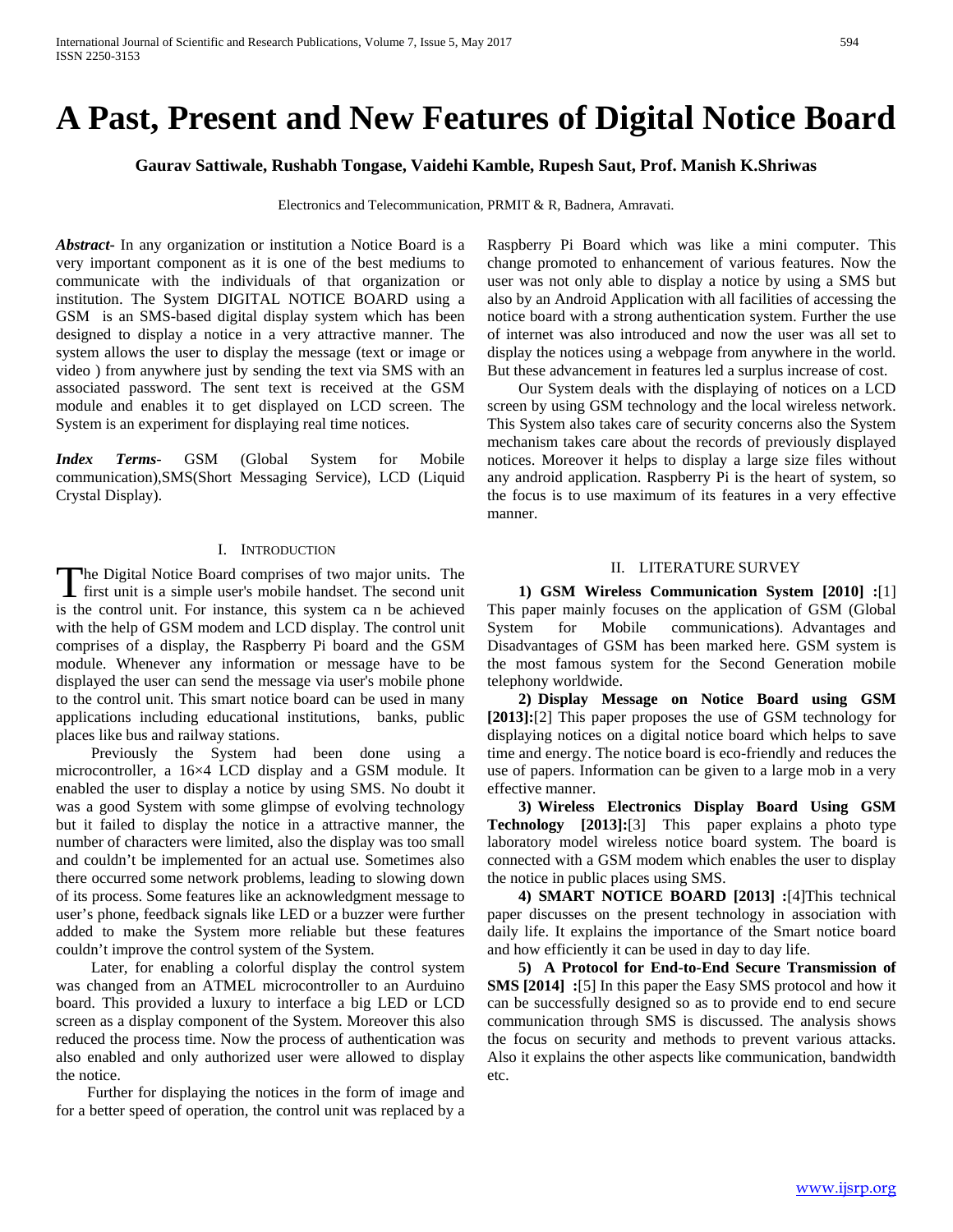## **SURVEY TABLE:**

| System name                                                                             | Year | <b>Author</b>                                                  | <b>Advantages</b>                                                                          | <b>Limitation</b>                                                                        | <b>Application</b>                                                                    |
|-----------------------------------------------------------------------------------------|------|----------------------------------------------------------------|--------------------------------------------------------------------------------------------|------------------------------------------------------------------------------------------|---------------------------------------------------------------------------------------|
| <b>GSM</b><br>Wireless<br>Communicati on<br>System                                      | 2010 | Guifen Gu and<br>Guili Peng                                    | 1. Knowledge<br>about<br>Services.<br>2. we can connect<br>without internet                | Communicatio<br>GSM <sub>n</sub> consumes cost.<br>Its not free service System.          | Cellular<br>Communication                                                             |
| Wireless<br>Electronics<br>Display<br><b>Board</b><br>Using<br><b>GSM</b><br>Technology | 2013 | N.Jagan<br>Mohan Reddy<br>and G.Venkeshwardisplay.<br>alu      | 1. Effective<br>use of LCD<br>2. Effective usepalces. Remote<br>of<br>electronic<br>boards | <b>Network</b><br>problem could<br>happens at some                                       | Notice Board by<br>using GSM device                                                   |
| Display Message 2013<br>on Notice Board<br>using GSM                                    |      | Kamdar, in<br>Foram<br>Anubbhav<br>Malhotra<br>Pritish Mahadik | 1. we can use<br>advertisment<br>andworld.<br>2. we can use<br>in public ultility<br>areas | There is<br>limitation of<br>number<br>characters used in<br>SMS.                        | LCD Display's used to<br>ofNotify Notices.                                            |
| <b>SMART NOTICE2013</b><br><b>BOARD</b>                                                 |      | Chawla, Abhisheksystem.<br>Bhaduri                             | 1. Quick<br>communicati<br>2. Effective use<br>of LCD Notice<br>board.                     | shows at a time.                                                                         | Shruthi K., Harshaon with digital Only one notice Notice board with many<br>features. |
| A Protocol for<br>End-to-End<br>Secure<br>Transmission<br>Οİ<br><b>SMS</b>              | 2014 | Neetesh<br>Saxena<br>Narendra<br>Chaudhari                     | 1. Define<br>andwoking<br>S.Transmission<br>Protocols.                                     | Speed of<br>oftransmission<br>notices<br>dependsservice.<br>on network.                  | Transmission<br>ofprotocol for SMS                                                    |
| Transmission<br>Policies for Multi-<br>Segment<br>Short<br>Messages                     | 2015 | Yi-Bing Lin,<br>Sok-Ian Sou                                    | 1. Define<br>process<br>2.<br>working of SMSSMS.<br>(Short<br>message<br>services).        | Limited<br>ofCharacters should<br>communicati on. be accepted while<br>ShowsTransmitting |                                                                                       |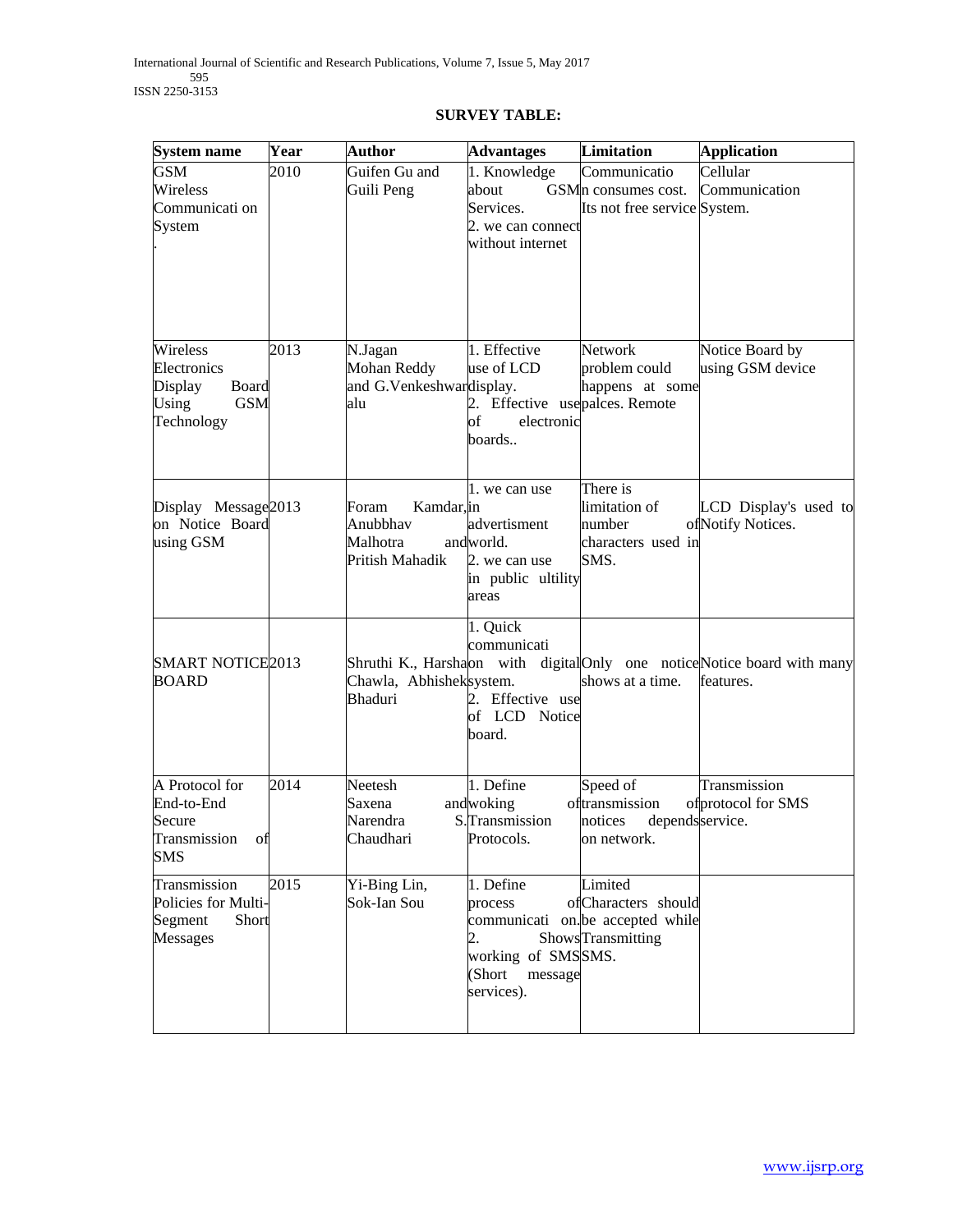#### III. PROPOSED METHODOLOGY

 Technology is influencing every aspect of society and such is the case of an institution. A Digital Notice board is a very innovative System for any institution. In our proposed System, the digital notice board enables the user to display the notices wirelessly. The system uses a GSM module for transmission purpose, connected to a raspberry pi and a LCD screen display. The System consists of a simple voltage regulator circuit for the purpose of power supply to the GSM. For displaying the notice a webpage has been created and user needs to access the page before sending the notice. All the programing related to the Systems had been done using Python. Also a buzzer had been provided so as to get notification of new notice. The Notice board also sends an acknowledgement to the user after display of notice.

 At the start, the programs fed are run. After successful execution of the programs followed by entering the correct password the notice board is ready to display the notice. For displaying the notice the user need to send the text via SMS with a set password as prefix. The sent message is received at GSM module, which then transmits it serially to the Raspberry Pi. Finally the message is displayed on the webpage with an IP address.

 The System also enables the user to display an image or video using the Wifi of the Raspberry Pi. The user just needs to upload the image or video on an URL and send text with the image or video or name in a set format. Also multiple images can be displayed like a slideshow.

 Using a File Transfer Protocol the user can access the database of the notice board from any other PC or Mobile after a suitable authentication. This FTP helps the user to keep the records of the notices and in case it can be displayed again if someday it is missed by majority in the institution.



Fig. Digital Notice Board circuit arrangement.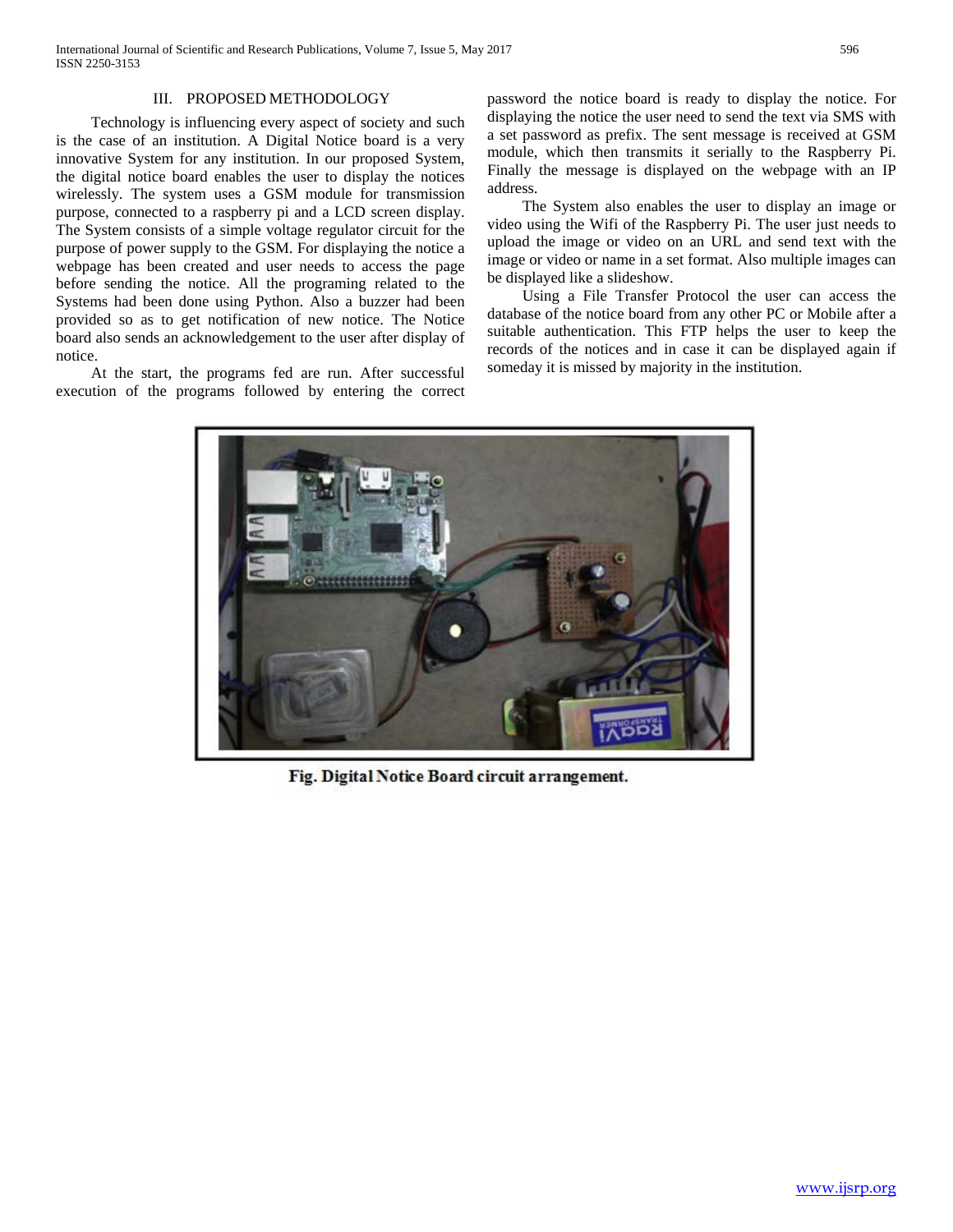

## **SYSTEM ARCHITECTURE:**

#### IV. WORKING

 The basic aim of this system design is that the allowed user will send SMS from his mobile phone to GSM module, this message is the notification to be inserted in the website database which is displayed on the monitor.

 To receive the message a SIM card is placed in GSM module and this is connected to Raspberry Pi through RS232 serial port . A website is created to display the message received on monitor. The webserver will run itself on Raspberry Pi. A program is written for reading the messages from GSM module and to insert them in to website database.

 Raspberry Pi will use this program to read the messages using GSM module only from allowed users i.e. users entering password (\$12345) before the text. And it inserts them to database of the website which will be displayed on the monitor connected through HDMI port. Thus, Raspberry Pi will act as central authority of the whole system controlling the website and the GSM module as well. By using HDMI port LCD / LED monitors can be connected. By using a HDMI extension switch, message can be displayed on several

monitors at a time. This system is applicable to display messages / notices that need to be regularly updated in industrial areas / college notice boards. is easy to communicate with serial port and easy to connect databases using a python module. GSM module accepts only certain commands through serial communication and responds to them. These commands are called "AT Commands", AT means attention. There are a set of AT commands to perform different functions, every command starting with 'AT'. In Raspberry Pi, a program is written in python programming language to read the messages from GSM Module through serial connection to link it with a pre-created webpage with address "127.8.0.1:8888"and displays it on the monitor connected.

 Moreover images can be displayed on the screen by using a webpage with IP address "10.42.0.1:8888/upload". The process is enabled by connecting the source of an image i.e. a phone or a laptop via Wi-Fi of Raspberry Pi . After uploading the image it can displayed on the screen by sending a message starting with "\$12345 img:" followed by the image name, e.g. an uploaded image named "PRMITR" can be displayed by first uploading it and sending a SMS as "\$12345 img:PRMITR".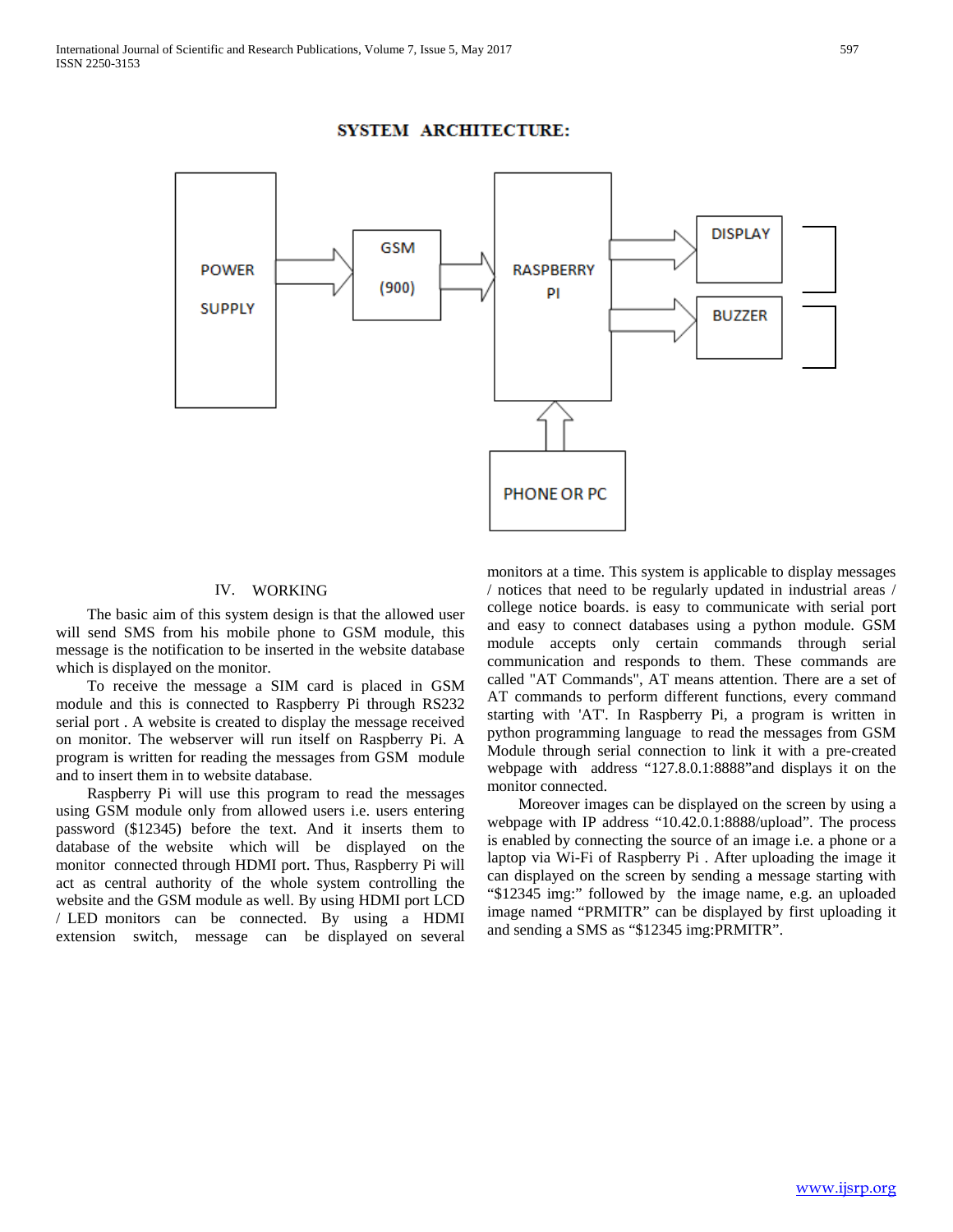# **FLOWCHART:**

1) For Displaying Notice in the form of a text.

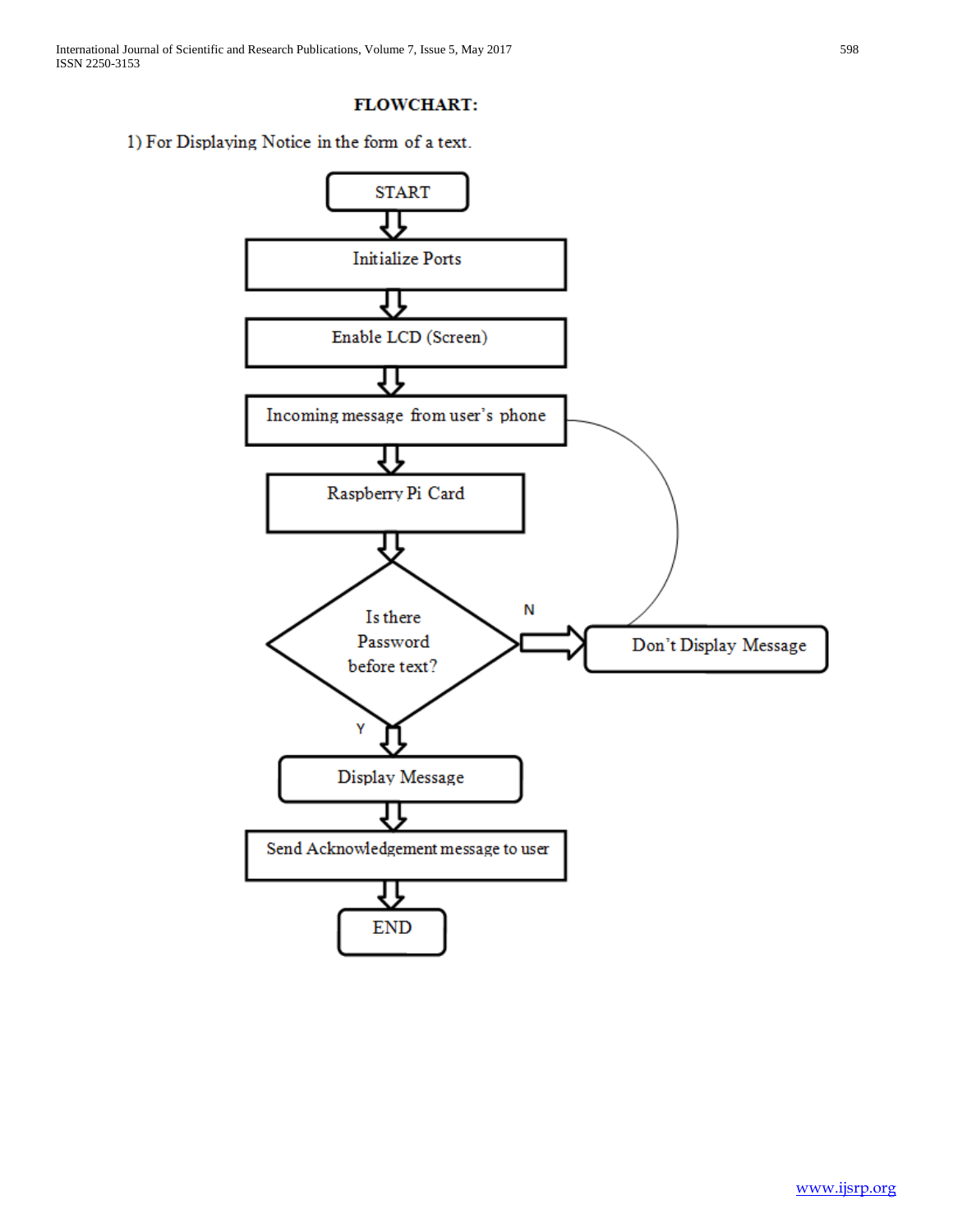# 2) For Displaying Notice in the form of an image or video.

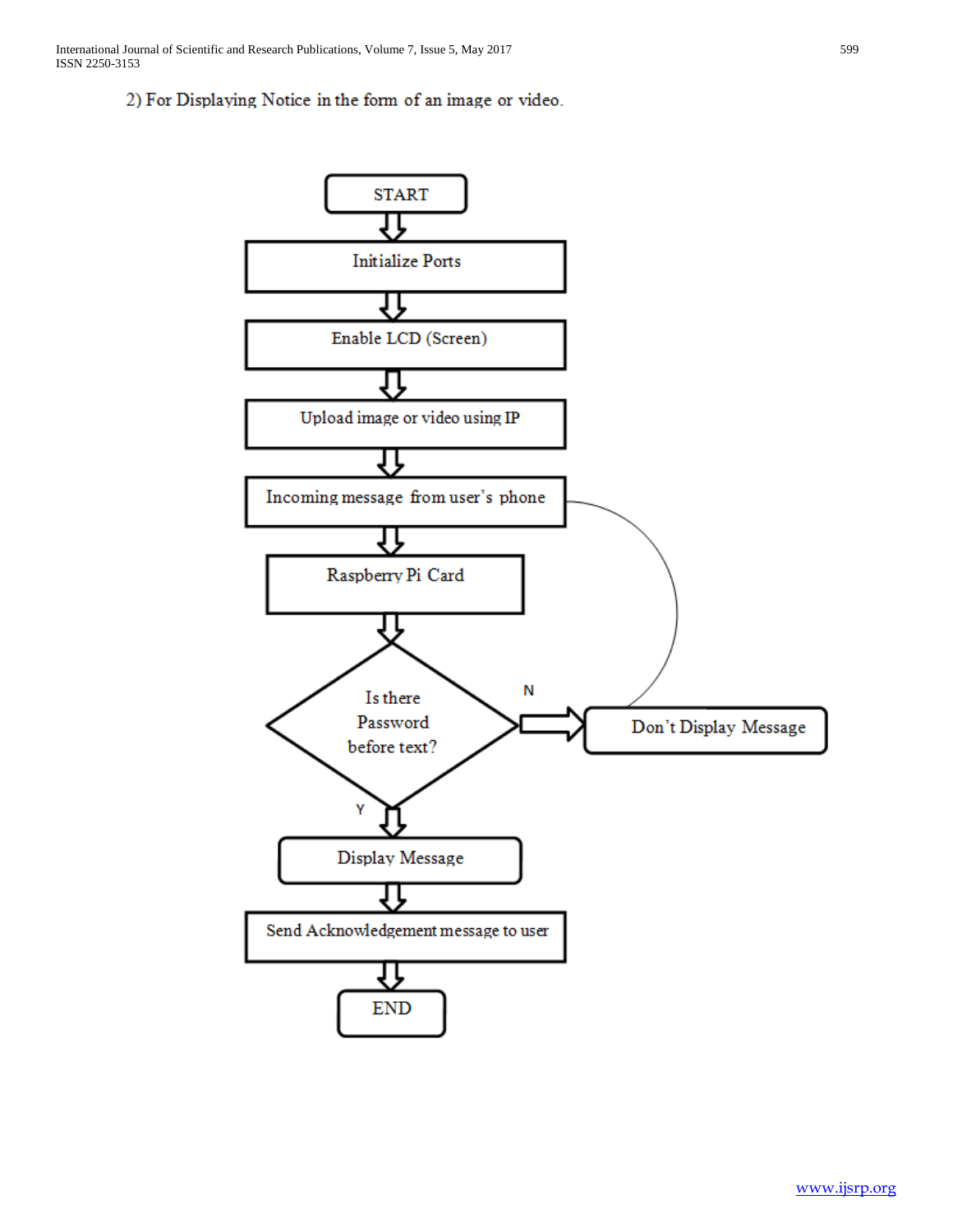#### V. STEPS TO BE FOLLOWED TO DISPLAY NOTICE: GENERAL STEPS

STEP 1: Run the program named "app.py"(stored in database ) on the terminal. This will launch the web-socket and start the display in the form of a webpage.

STEP 2: Followed by app.py run the program named "chk.py".

STEP 3: Enter the required password for starting the notice board.

STEP 4: After entering the correct password the status of the GSM module is checked. STEP 5: If the status of GSM module is OK, launch the webpage of notice board using the allotted IP address on the Browser.

## **A) DISPLAYING NOTICE IN THE FORM OF TEXT:**

STEP 1: Enter the authentication password followed by the notice to be displayed in the textbox of the user's phone.

STEP 2: Send this text to the authorised SIM in the GSM module connected to control unit of notice board.

STEP 3: The received text is serially transmitted to the control unit and then authentication password is checked.

STEP 4: If the password is correct, the notice will be displayed on the screen with a buzzer notification and simultaneously an acknowledgement will be sent to the user.

## **B) DISPLAYING NOTICE IN THE FORM OF IMAGE/VIDEO:**

STEP 1: The image or video that is to be displayed needs to be uploaded on the database of the notice board using an IP address that is allocated for the uploading purpose.

STEP 1: Enter the authentication password with a prefix "img:" followed by the image name (or video name) of image (or video) to be displayed in the textbox of the user's phone.

STEP 2: Send this text to the authorised SIM in the GSM module connected to control unit of notice board.

STEP 3: The received text is serially transmitted to the control unit and then authentication password is checked.

STEP 4: If the password is correct, the image(or video) will be displayed on the screen with a buzzer notification and simultaneously an acknowledgement will be sent to the user.





## Fig. Display of Multiple notices in the form of text and images on the LCD screen.

#### VII. CONCLUSION

 With the day to day advancement in technology the Notice Boards are also evolving from a hand- written system to a digital display and further to a Wireless Display System. The paper reflects a Digital Notice Board System with a GSM module and

raspberry pi, which displays the desired notices in the form of a text or an image or video on the LCD screen through a SMS. Multiple notices can be displayed simultaneously in parallel with an image or video. Use of a password scheme before the message and for starting the notice board display has also enhanced the security concerns.